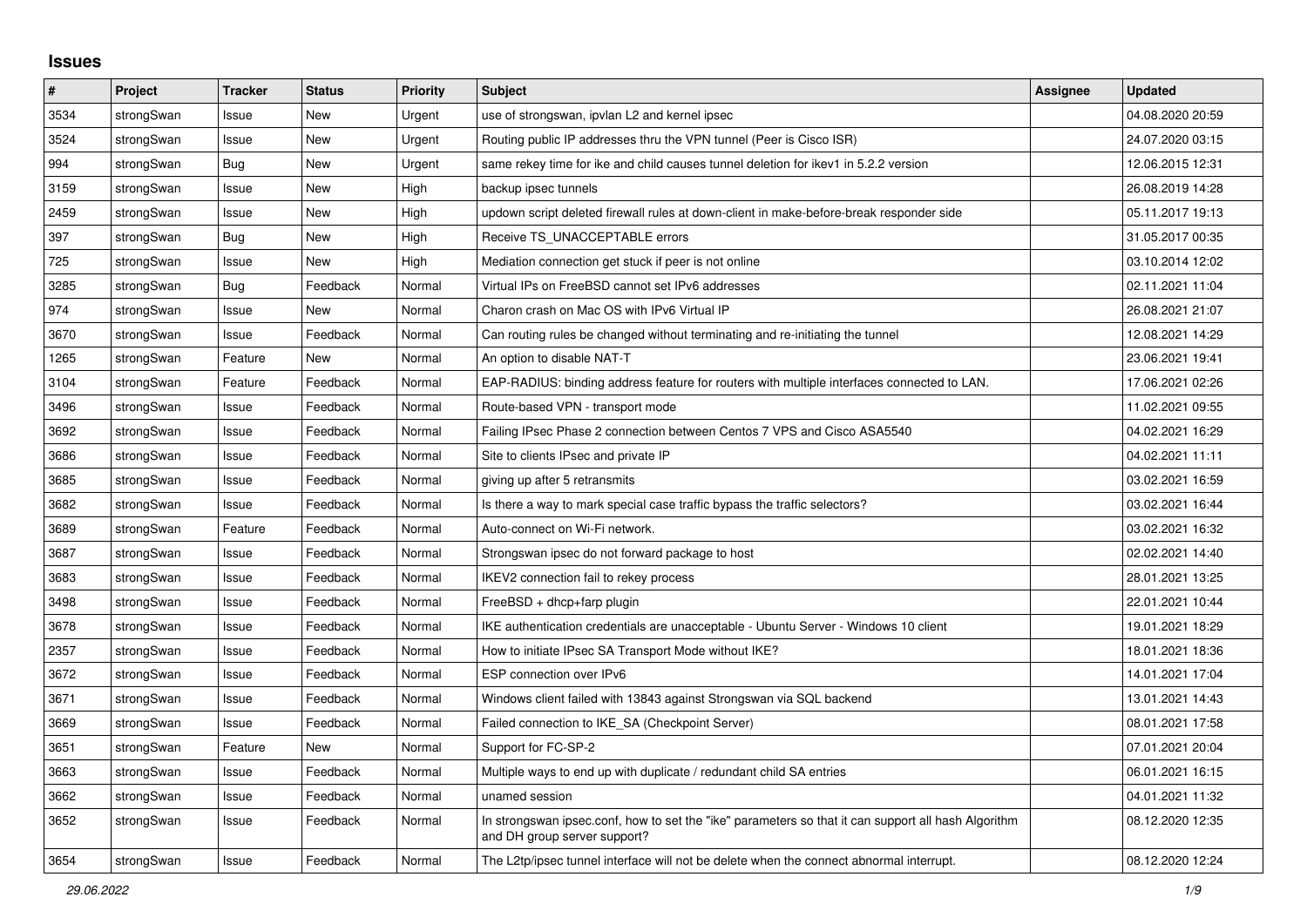| $\pmb{\#}$ | Project    | <b>Tracker</b> | <b>Status</b> | <b>Priority</b> | <b>Subject</b>                                                                                                          | Assignee | <b>Updated</b>   |
|------------|------------|----------------|---------------|-----------------|-------------------------------------------------------------------------------------------------------------------------|----------|------------------|
| 3653       | strongSwan | Feature        | Feedback      | Normal          | Is there any possibility to pass any non-standard parameters for tunnels (ike or child sa) for use by<br>custom plugin? |          | 08.12.2020 11:03 |
| 3650       | strongSwan | Issue          | Feedback      | Normal          | HA behaves very strange                                                                                                 |          | 04.12.2020 08:53 |
| 3647       | strongSwan | Issue          | Feedback      | Normal          | Is it possible to receive INTERNAL_IP4_SUBNET attributes in updown scripts                                              |          | 02.12.2020 17:06 |
| 3643       | strongSwan | Issue          | Feedback      | Normal          | Strongswan and FRR NHRP                                                                                                 |          | 01.12.2020 10:55 |
| 3642       | strongSwan | Issue          | Feedback      | Normal          | How to distinguish encapsulated packets from different interfaces                                                       |          | 30.11.2020 09:38 |
| 3640       | strongSwan | Issue          | Feedback      | Normal          | Problem surfing via VPN form Android APK on a sepcific Mobile Operator                                                  |          | 26.11.2020 11:43 |
| 3630       | strongSwan | Issue          | Feedback      | Normal          | The certificate is loaded but not used.                                                                                 |          | 18.11.2020 10:29 |
| 3628       | strongSwan | lssue          | Feedback      | Normal          | Constant `retransmit` while establishing CHILD SA                                                                       |          | 16.11.2020 10:14 |
| 3629       | strongSwan | Issue          | Feedback      | Normal          | IPSec enc only on specific dport/proto                                                                                  |          | 16.11.2020 10:04 |
| 3625       | strongSwan | Issue          | Feedback      | Normal          | Always on VPN when the client is on the same LAN as the VPN server                                                      |          | 10.11.2020 18:45 |
| 3618       | strongSwan | Issue          | Feedback      | Normal          | Use side-band to configure strongswan's                                                                                 |          | 09.11.2020 10:38 |
| 3616       | strongSwan | Issue          | Feedback      | Normal          | With Strongswan 5.7.2, unique=never not allowing multiple clients to establish tunnels with same<br>identity            |          | 05.11.2020 12:32 |
| 3617       | strongSwan | Issue          | Feedback      | Normal          | full-offload swanctl.conf                                                                                               |          | 03.11.2020 17:24 |
| 3614       | strongSwan | Issue          | Feedback      | Normal          | Certificate renewal for about to expire certificates                                                                    |          | 30.10.2020 13:30 |
| 3607       | strongSwan | Issue          | Feedback      | Normal          | statusall option reports transport established two or three times per IP at start-up                                    |          | 27.10.2020 16:48 |
| 3611       | strongSwan | Issue          | Feedback      | Normal          | Unable to Send Traffic Using NAT on EC2 Instance                                                                        |          | 27.10.2020 16:35 |
| 3610       | strongSwan | Issue          | Feedback      | Normal          | farp plugin conflicts with DHCP service                                                                                 |          | 26.10.2020 18:06 |
| 3609       | strongSwan | Issue          | Feedback      | Normal          | Potential DNS server IP address conflicts                                                                               |          | 26.10.2020 11:12 |
| 3597       | strongSwan | Issue          | Feedback      | Normal          | IPSec Client on CentOS 8 - Can't connect using ShrewSoft VPN config file                                                |          | 21.10.2020 16:38 |
| 3604       | strongSwan | lssue          | Feedback      | Normal          | Email Notification on down status                                                                                       |          | 21.10.2020 10:54 |
| 3596       | strongSwan | Issue          | Feedback      | Normal          | no issuer certificate found for                                                                                         |          | 21.10.2020 03:27 |
| 3603       | strongSwan | Issue          | Feedback      | Normal          | dns issue in config mode                                                                                                |          | 20.10.2020 11:50 |
| 3592       | strongSwan | Issue          | Feedback      | Normal          | Tunnel reported as established but log show "found encrypted payload, but no transform set"                             |          | 20.10.2020 10:37 |
| 3598       | strongSwan | Issue          | Feedback      | Normal          | swanctl on Windows: Support aborting execution                                                                          |          | 19.10.2020 15:01 |
| 3593       | strongSwan | Issue          | Feedback      | Normal          | Need variable tracking make_before_break state into updown scripts                                                      |          | 13.10.2020 09:59 |
| 3588       | strongSwan | Issue          | Feedback      | Normal          | VPN setup over 4G                                                                                                       |          | 08.10.2020 14:13 |
| 3573       | strongSwan | Issue          | Feedback      | Normal          | ike2 and transit traffic                                                                                                |          | 05.10.2020 10:55 |
| 3580       | strongSwan | Issue          | Feedback      | Normal          | encapsulation and packets not routing into tunnel problems                                                              |          | 02.10.2020 10:03 |
| 3577       | strongSwan | Issue          | Feedback      | Normal          | StrongSwan Connection adding and deleting over network.                                                                 |          | 28.09.2020 15:13 |
| 3578       | strongSwan | Issue          | Feedback      | Normal          | ipsec connection to FortiClient VPN                                                                                     |          | 28.09.2020 15:08 |
| 3576       | strongSwan | Issue          | Feedback      | Normal          | strongswan on openwrt virtual ip inside ipsec tunnel                                                                    |          | 25.09.2020 17:01 |
| 3575       | strongSwan | Issue          | Feedback      | Normal          | Tunnel of IPv6 Over IPv4 not accespting Jumbo Packets                                                                   |          | 23.09.2020 16:44 |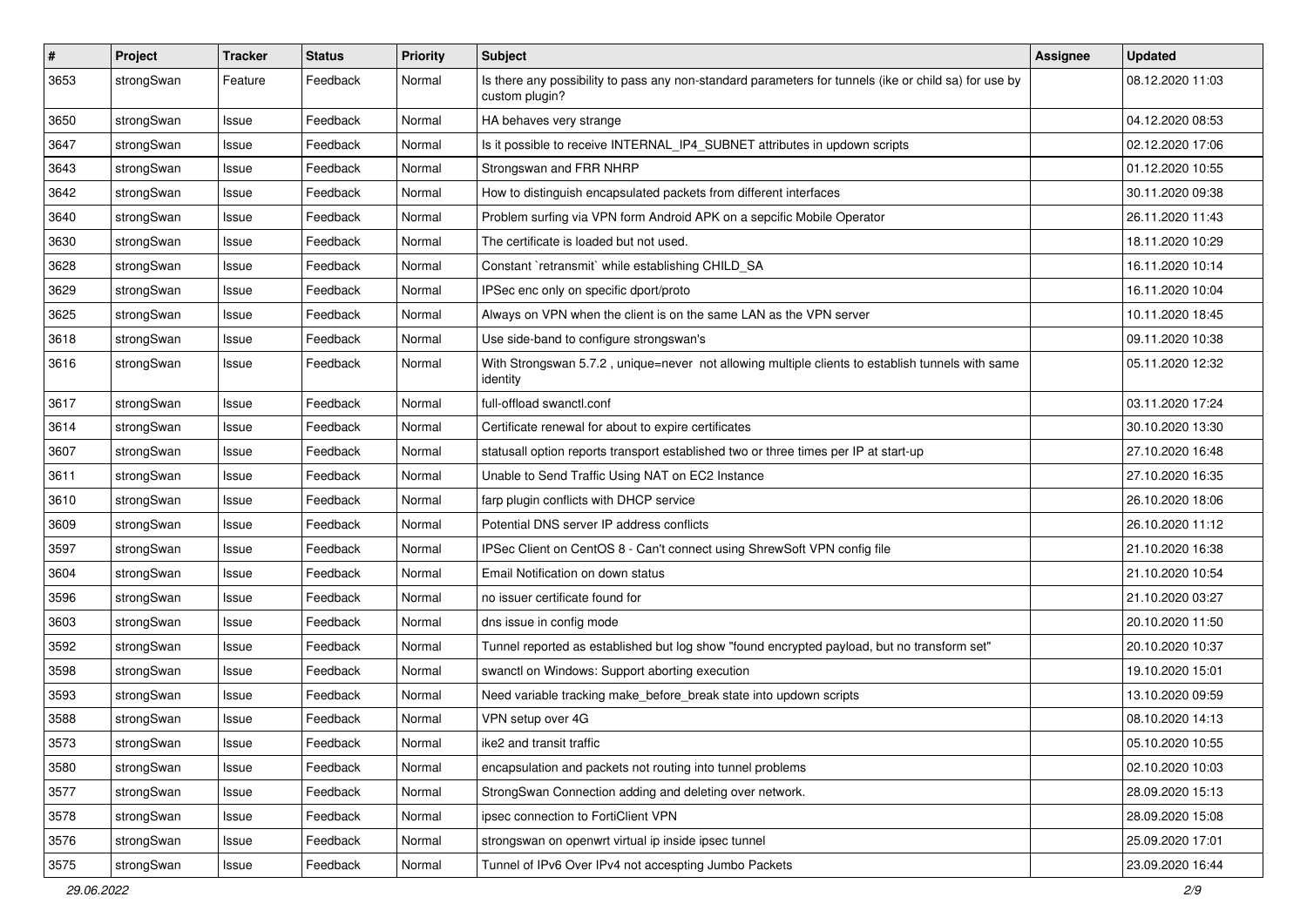| $\pmb{\#}$ | Project    | <b>Tracker</b> | <b>Status</b> | <b>Priority</b> | <b>Subject</b>                                                                                          | <b>Assignee</b> | <b>Updated</b>   |
|------------|------------|----------------|---------------|-----------------|---------------------------------------------------------------------------------------------------------|-----------------|------------------|
| 3568       | strongSwan | Issue          | Feedback      | Normal          | vpn connection is unstable                                                                              |                 | 23.09.2020 16:28 |
| 3566       | strongSwan | Issue          | Feedback      | Normal          | Number of simultaneous connections limited to 1000 in a cluster                                         |                 | 18.09.2020 09:46 |
| 3565       | strongSwan | Issue          | Feedback      | Normal          | Filtering out logs or plugin in to do so                                                                |                 | 16.09.2020 11:45 |
| 3564       | strongSwan | Issue          | Feedback      | Normal          | Out of order packets are generated if strong swan is running on multiple cores                          |                 | 16.09.2020 10:01 |
| 3561       | strongSwan | Issue          | Feedback      | Normal          | Azure P2S VPN Linux connection error                                                                    |                 | 15.09.2020 12:22 |
| 3558       | strongSwan | Issue          | Feedback      | Normal          | deleting half open IKE_SA with x.x.x.x after timeout with iOS device                                    |                 | 05.09.2020 21:23 |
| 3536       | strongSwan | Issue          | Feedback      | Normal          | When Create multiple tunnels restart ipsec service will establish fail.                                 |                 | 03.09.2020 13:58 |
| 3537       | strongSwan | Issue          | Feedback      | Normal          | IPv6 Packets are not transferred from server to client through IPSec using RPC protocol                 |                 | 01.09.2020 12:50 |
| 3552       | strongSwan | Issue          | Feedback      | Normal          | Internet disconnects after once VPN is established                                                      |                 | 30.08.2020 05:35 |
| 3545       | strongSwan | Issue          | New           | Normal          | Configuration model for multiple-VRF tunnel endpoints                                                   |                 | 18.08.2020 13:50 |
| 3392       | strongSwan | Issue          | Feedback      | Normal          | mark=%unique and no Internet-connection with VPN                                                        |                 | 31.07.2020 15:26 |
| 3490       | strongSwan | Issue          | Feedback      | Normal          | Selecting incorrect auth mode for IKEv1                                                                 |                 | 21.07.2020 21:26 |
| 3516       | strongSwan | Issue          | Feedback      | Normal          | Close IKE_SA after expiry without rekey/reauth                                                          |                 | 20.07.2020 19:32 |
| 2701       | strongSwan | Issue          | New           | Normal          | Low bandwidth when Iperfing data thorugh IPSEC tunnel                                                   |                 | 07.07.2020 13:38 |
| 3499       | strongSwan | Issue          | Feedback      | Normal          | ISAKMP Signature hash algorithm / EAP-TLS Authentification                                              |                 | 30.06.2020 10:40 |
| 3500       | strongSwan | Issue          | Feedback      | Normal          | swanctl --list-cert not listing all certs                                                               |                 | 29.06.2020 15:25 |
| 3442       | strongSwan | Issue          | Feedback      | Normal          | Apply policy based on network interface in transport mode                                               |                 | 13.05.2020 10:53 |
| 3441       | strongSwan | Feature        | New           | Normal          | [Android] Lock modification of VPN configurations on work devices                                       |                 | 11.05.2020 10:00 |
| 2160       | strongSwan | Issue          | Feedback      | Normal          | support for opportunistic encryption                                                                    |                 | 06.05.2020 10:32 |
| 3422       | strongSwan | Feature        | Feedback      | Normal          | Allow multiple local.id to be specified in a single connection?                                         |                 | 23.04.2020 13:19 |
| 3400       | strongSwan | Issue          | Feedback      | Normal          | Windows 10 IKEv2 rekeying fails                                                                         |                 | 16.04.2020 17:08 |
| 3403       | strongSwan | Issue          | Feedback      | Normal          | IKEv2 natd false detection                                                                              |                 | 09.04.2020 14:19 |
| 3398       | strongSwan | Feature        | New           | Normal          | Android client - allow configuring eap_id with EAP-TLS                                                  |                 | 06.04.2020 23:19 |
| 3389       | strongSwan | Issue          | Feedback      | Normal          | Child SAs not getting created after rekeying                                                            |                 | 30.03.2020 15:45 |
| 817        | strongSwan | Issue          | Feedback      | Normal          | IKEv2 IPv6 Router Advertisement                                                                         |                 | 27.03.2020 17:14 |
| 1057       | strongSwan | Feature        | New           | Normal          | conn switching based on eap identity                                                                    |                 | 24.03.2020 10:14 |
| 3377       | strongSwan | Issue          | Feedback      | Normal          | Interface ID not configured during HA synchronization                                                   |                 | 18.03.2020 10:15 |
| 3366       | strongSwan | Issue          | Feedback      | Normal          | Uninstall "any" trap policy if start_action=trap with virtual IPs is used                               |                 | 13.03.2020 14:57 |
| 3342       | strongSwan | Issue          | Feedback      | Normal          | Certain fields in Storngswan on Firestick4K are not editable                                            |                 | 20.02.2020 09:36 |
| 3326       | strongSwan | Issue          | New           | Normal          | update custom routing table (table 220 by default) with new routes if new networks and routes<br>appear |                 | 10.02.2020 12:01 |
| 3307       | strongSwan | Issue          | Feedback      | Normal          | Probable non compliance with RFC 7296 wrt traffic selector narrowing?                                   |                 | 14.01.2020 16:19 |
| 3304       | strongSwan | Issue          | Feedback      | Normal          | Found unsupported critical X.509 extension: X509v3 Name Constraints                                     |                 | 13.01.2020 14:50 |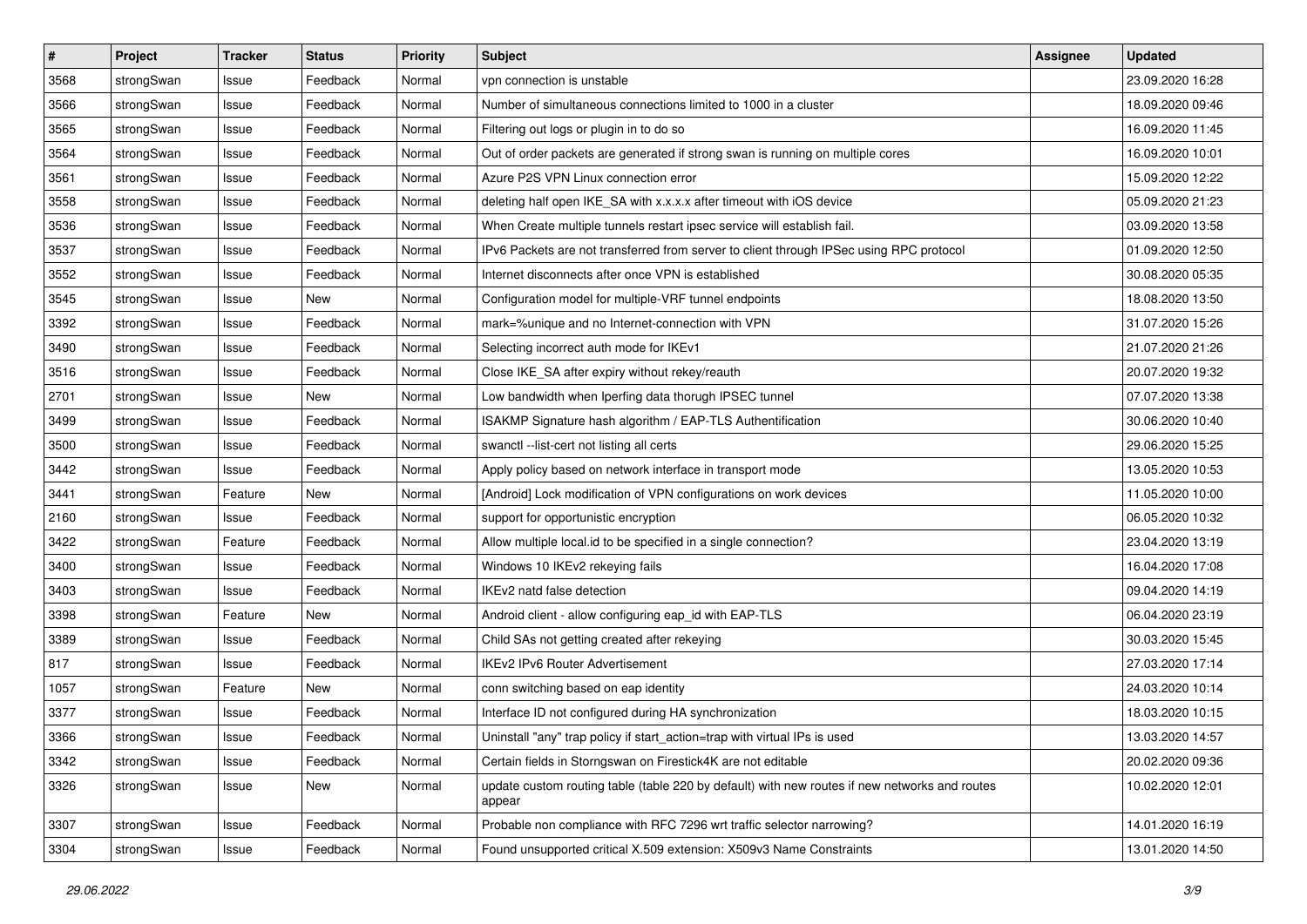| $\pmb{\#}$ | Project    | <b>Tracker</b> | <b>Status</b> | <b>Priority</b> | <b>Subject</b>                                                                                              | Assignee | <b>Updated</b>   |
|------------|------------|----------------|---------------|-----------------|-------------------------------------------------------------------------------------------------------------|----------|------------------|
| 3298       | strongSwan | Issue          | New           | Normal          | strategies to improve strongswan performance per single SA                                                  |          | 23.12.2019 14:05 |
| 3282       | strongSwan | Issue          | Feedback      | Normal          | Android VPN client keeps retrying in airplane mode                                                          |          | 29.11.2019 16:06 |
| 3268       | strongSwan | Issue          | Feedback      | Normal          | Traffic disruption -- policy-based VPN to AWS VPN service                                                   |          | 15.11.2019 16:53 |
| 3254       | strongSwan | lssue          | Feedback      | Normal          | Log level in android level                                                                                  |          | 08.11.2019 08:36 |
| 104        | strongSwan | Feature        | Feedback      | Normal          | Postgresql Db Support                                                                                       |          | 04.09.2019 10:05 |
| 3162       | strongSwan | Feature        | Feedback      | Normal          | Strongswan Android support for default DNS suffixes (UNITY_DEF_DOMAIN flag)                                 |          | 29.08.2019 10:29 |
| 3151       | strongSwan | Issue          | Feedback      | Normal          | Forecast stops forwarding multicast                                                                         |          | 26.08.2019 14:06 |
| 3154       | strongSwan | Issue          | Feedback      | Normal          | signature validation failed only with sha2                                                                  |          | 20.08.2019 11:51 |
| 3135       | strongSwan | Feature        | Feedback      | Normal          | Android client - settings for connection re-try                                                             |          | 12.08.2019 16:32 |
| 3122       | strongSwan | Issue          | Feedback      | Normal          | Strongswan software iterupts                                                                                |          | 18.07.2019 02:27 |
| 3097       | strongSwan | Issue          | Feedback      | Normal          | charon restart behaviour                                                                                    |          | 24.06.2019 16:09 |
| 3075       | strongSwan | Feature        | New           | Normal          | <b>IPsec Labelling</b>                                                                                      |          | 29.05.2019 17:09 |
| 3072       | strongSwan | Issue          | Feedback      | Normal          | Windows 10: setting WFP SA SPI fails with error 0x80320014                                                  |          | 29.05.2019 14:34 |
| 2750       | strongSwan | lssue          | Feedback      | Normal          | setting WFP SA SPI failed: 0x80320035                                                                       |          | 27.05.2019 11:59 |
| 2966       | strongSwan | Issue          | Feedback      | Normal          | Problems with large amount of subnets in leftsubnet configuration                                           |          | 02.04.2019 10:35 |
| 2972       | strongSwan | Feature        | Feedback      | Normal          | how to add X509v3 Key Usage: Key Encipherment                                                               |          | 13.03.2019 13:59 |
| 2964       | strongSwan | Issue          | Feedback      | Normal          | Route to IKE Gateway Fails to Update Under Particular Configuration                                         |          | 13.03.2019 10:38 |
| 2958       | strongSwan | Issue          | Feedback      | Normal          | Trap policies with unspecified remote IP covering multiple specific ports constantly produce new<br>IKE_SAs |          | 11.03.2019 15:03 |
| 2870       | strongSwan | Issue          | Feedback      | Normal          | DNS resolution outside of tunnel if DNS server is in remote TS                                              |          | 22.01.2019 11:06 |
| 2400       | strongSwan | Issue          | Feedback      | Normal          | Is DPD supposed to detect dead tunnel, or dead IKE instance                                                 |          | 11.01.2019 22:53 |
| 2835       | strongSwan | lssue          | Feedback      | Normal          | Rekeyed SA can't be deleted in standby node                                                                 |          | 19.12.2018 02:52 |
| 2816       | strongSwan | Issue          | Feedback      | Normal          | order of DNS entries is reversed in /etc/resolv.conf                                                        |          | 06.11.2018 10:41 |
| 2814       | strongSwan | Feature        | Feedback      | Normal          | Force Keepalive Packets if There is no NAT                                                                  |          | 29.10.2018 15:47 |
| 2793       | strongSwan | Feature        | Feedback      | Normal          | Remote identity with certificate                                                                            |          | 15.10.2018 10:20 |
| 2729       | strongSwan | Feature        | Feedback      | Normal          | Does Swanctl provide the same option as Ipsec with the rightID using a %?                                   |          | 20.09.2018 17:37 |
| 2726       | strongSwan | Issue          | Feedback      | Normal          | Strongswan selects wrong source IP                                                                          |          | 23.08.2018 13:38 |
| 2707       | strongSwan | Feature        | New           | Normal          | More attributes taken/translated from radius attributes                                                     |          | 14.07.2018 15:21 |
| 2621       | strongSwan | Issue          | Feedback      | Normal          | Android: VPN connection stops working, strongSwan shows Connected                                           |          | 06.07.2018 13:06 |
| 2691       | strongSwan | Issue          | New           | Normal          | Strongswan and KSOFTIRQ cpu utilization                                                                     |          | 26.06.2018 14:34 |
| 2682       | strongSwan | Issue          | New           | Normal          | IMV/IMC (re)Attestation                                                                                     |          | 07.06.2018 21:25 |
| 2678       | strongSwan | Issue          | Feedback      | Normal          | Phase 1 issue                                                                                               |          | 07.06.2018 20:06 |
| 2671       | strongSwan | Issue          | New           | Normal          | Passing user-supplied cerificate file names to charon-nm is problematic                                     |          | 23.05.2018 21:27 |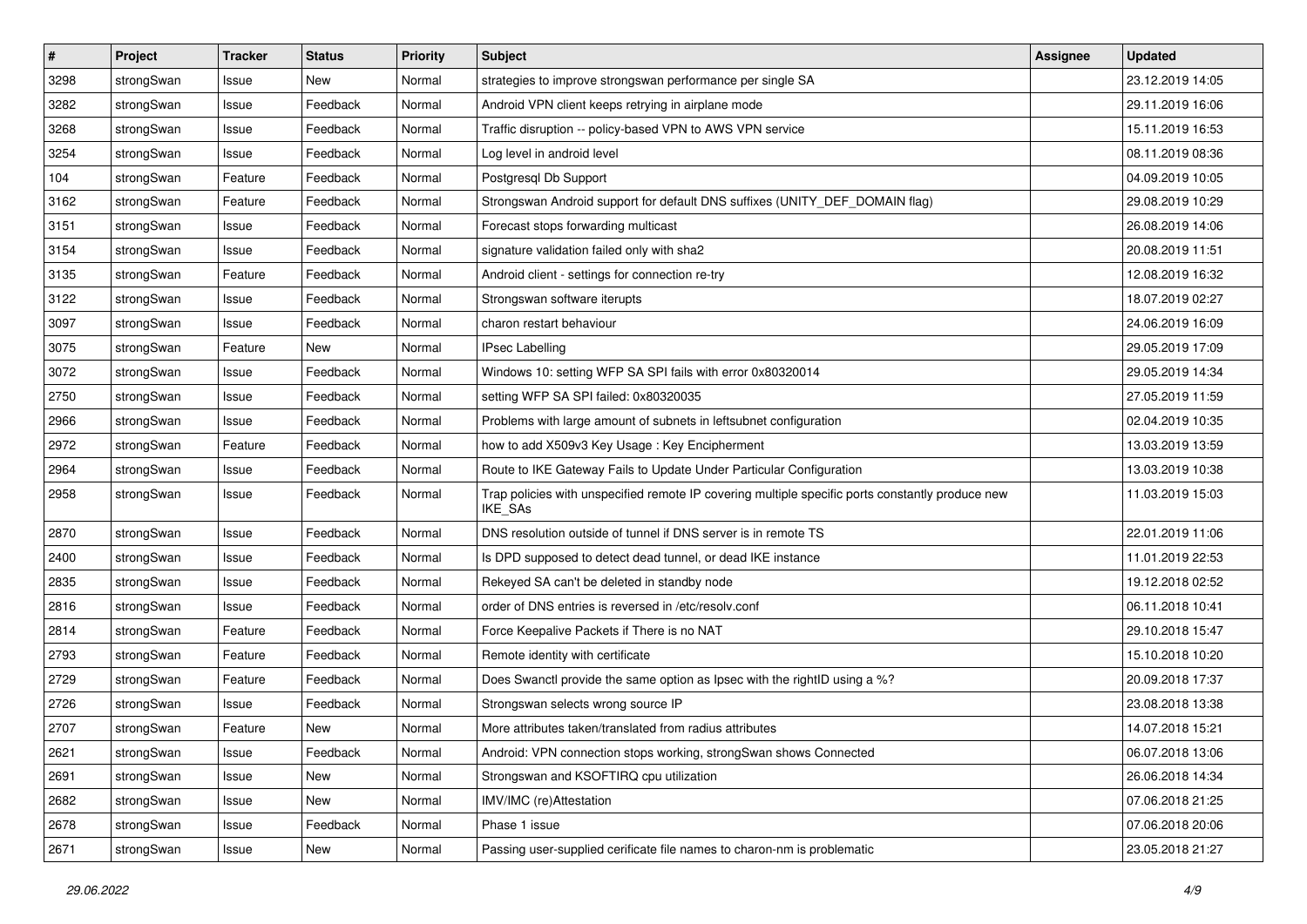| $\pmb{\#}$ | Project    | <b>Tracker</b> | <b>Status</b> | <b>Priority</b> | <b>Subject</b>                                                                                                                                          | <b>Assignee</b> | <b>Updated</b>   |
|------------|------------|----------------|---------------|-----------------|---------------------------------------------------------------------------------------------------------------------------------------------------------|-----------------|------------------|
| 2668       | strongSwan | Feature        | Feedback      | Normal          | UE shall include the DEVICE_IDENTITY Notify payload                                                                                                     |                 | 22.05.2018 13:48 |
| 352        | strongSwan | Issue          | Feedback      | Normal          | unable to allocate SPIs from kernel when running 32 bit binaries on 64 bit Linux                                                                        |                 | 17.04.2018 14:59 |
| 2618       | strongSwan | Issue          | Feedback      | Normal          | Query regarding assignment of Tunnel IP                                                                                                                 |                 | 09.04.2018 10:57 |
| 2580       | strongSwan | Issue          | Feedback      | Normal          | [CFG] handling xx attribute failed in Android or Ubuntu, but works in macOS                                                                             |                 | 09.03.2018 17:49 |
| 2560       | strongSwan | Issue          | Feedback      | Normal          | Duplicate CA cert requests sent                                                                                                                         |                 | 28.02.2018 10:54 |
| 1068       | strongSwan | <b>Bug</b>     | Feedback      | Normal          | strongswan 5.3.2 and IKEv1 in transport mode causes NO PROPOSAL CHOSEN error                                                                            |                 | 26.01.2018 13:30 |
| 2495       | strongSwan | Feature        | Feedback      | Normal          | LibreSSL Plugin                                                                                                                                         |                 | 13.12.2017 09:29 |
| 2446       | strongSwan | Issue          | Feedback      | Normal          | Traffic loss during IKE reauth despite make-before-break enabled                                                                                        |                 | 27.11.2017 17:12 |
| 2464       | strongSwan | Issue          | New           | Normal          | How to Loadbalance strongswan IPsec via NGINX?                                                                                                          |                 | 12.11.2017 19:16 |
| 2077       | strongSwan | Issue          | Feedback      | Normal          | Grace period before reassigning offline IP lease                                                                                                        |                 | 06.10.2017 10:44 |
| 2432       | strongSwan | Issue          | New           | Normal          | PLUTO_ME can be different for up-client and down-client                                                                                                 |                 | 21.09.2017 11:57 |
| 2411       | strongSwan | Issue          | Feedback      | Normal          | VPN server name resolution is done via overlay DNS server upon IKE disconnect                                                                           |                 | 22.08.2017 10:42 |
| 2394       | strongSwan | Issue          | Feedback      | Normal          | IP is not assigned after re-authentication                                                                                                              |                 | 04.08.2017 19:03 |
| 2361       | strongSwan | Feature        | New           | Normal          | Import .sswan files from NetworkManager                                                                                                                 |                 | 12.06.2017 15:25 |
| 2095       | strongSwan | Feature        | Feedback      | Normal          | Support liveness check in Strongswan                                                                                                                    |                 | 31.05.2017 00:56 |
| 1559       | strongSwan | Feature        | Feedback      | Normal          | Expose received XAUTH/EAP username/password prompts via VICI, send secrets via VICI on<br>prompt                                                        |                 | 09.05.2017 16:28 |
| 2319       | strongSwan | Issue          | Feedback      | Normal          | gives up trying to bring up connection after DNS SERVFAIL                                                                                               |                 | 08.05.2017 15:41 |
| 2307       | strongSwan | Feature        | Feedback      | Normal          | Permit installation of trap policy for CHILD_SA configurations with unset local_addrs                                                                   |                 | 26.04.2017 15:04 |
| 2273       | strongSwan | Bug            | Feedback      | Normal          | Unable to install strongswan client helper on OSX El Capitan                                                                                            |                 | 10.03.2017 15:34 |
| 2260       | strongSwan | Issue          | New           | Normal          | Number of CHILD SA for a single connection grows over time                                                                                              |                 | 28.02.2017 13:46 |
| 2203       | strongSwan | Issue          | Feedback      | Normal          | Protecting symetric traffic using high availability in gateway to gateway setup (both active)                                                           |                 | 15.02.2017 14:20 |
| 2202       | strongSwan | Feature        | Feedback      | Normal          | Radius NAS IP to be specified                                                                                                                           |                 | 18.01.2017 17:58 |
| 2184       | strongSwan | Issue          | Feedback      | Normal          | configuration with multiple RSA keys                                                                                                                    |                 | 14.12.2016 13:09 |
| 2185       | strongSwan | Feature        | Feedback      | Normal          | INTERNAL_IP4_SUBNET Attribute Support in Android Client                                                                                                 |                 | 10.12.2016 01:14 |
| 2178       | strongSwan | Issue          | New           | Normal          | ha and updown                                                                                                                                           |                 | 01.12.2016 13:53 |
| 2165       | strongSwan | Feature        | Feedback      | Normal          | missing LIBRESSL VERSION NUMBER support                                                                                                                 |                 | 03.11.2016 09:23 |
| 1082       | strongSwan | Feature        | Feedback      | Normal          | Framed-Route to set leftsubnet                                                                                                                          |                 | 07.10.2016 10:02 |
| 2112       | strongSwan | Issue          | New           | Normal          | Broadcast packets are not relayed from Lan to Vpn clilent                                                                                               |                 | 14.09.2016 14:18 |
| 2110       | strongSwan | Issue          | Feedback      | Normal          | Remote Identity (IDr) in IKE AUTH Response is sent as hex-encoded binary value instead of text<br>when setting leftid to type KEY_ID (leftid=@#xxxxxxx) |                 | 13.09.2016 21:42 |
| 1506       | strongSwan | Feature        | Feedback      | Normal          | Enhance DoS protection to deny users that failed Authentication                                                                                         |                 | 17.06.2016 14:31 |
| 1482       | strongSwan | Feature        | Feedback      | Normal          | Allow changing init_limit_half_open etc. at runtime by reloading strongswan.conf                                                                        |                 | 26.05.2016 14:49 |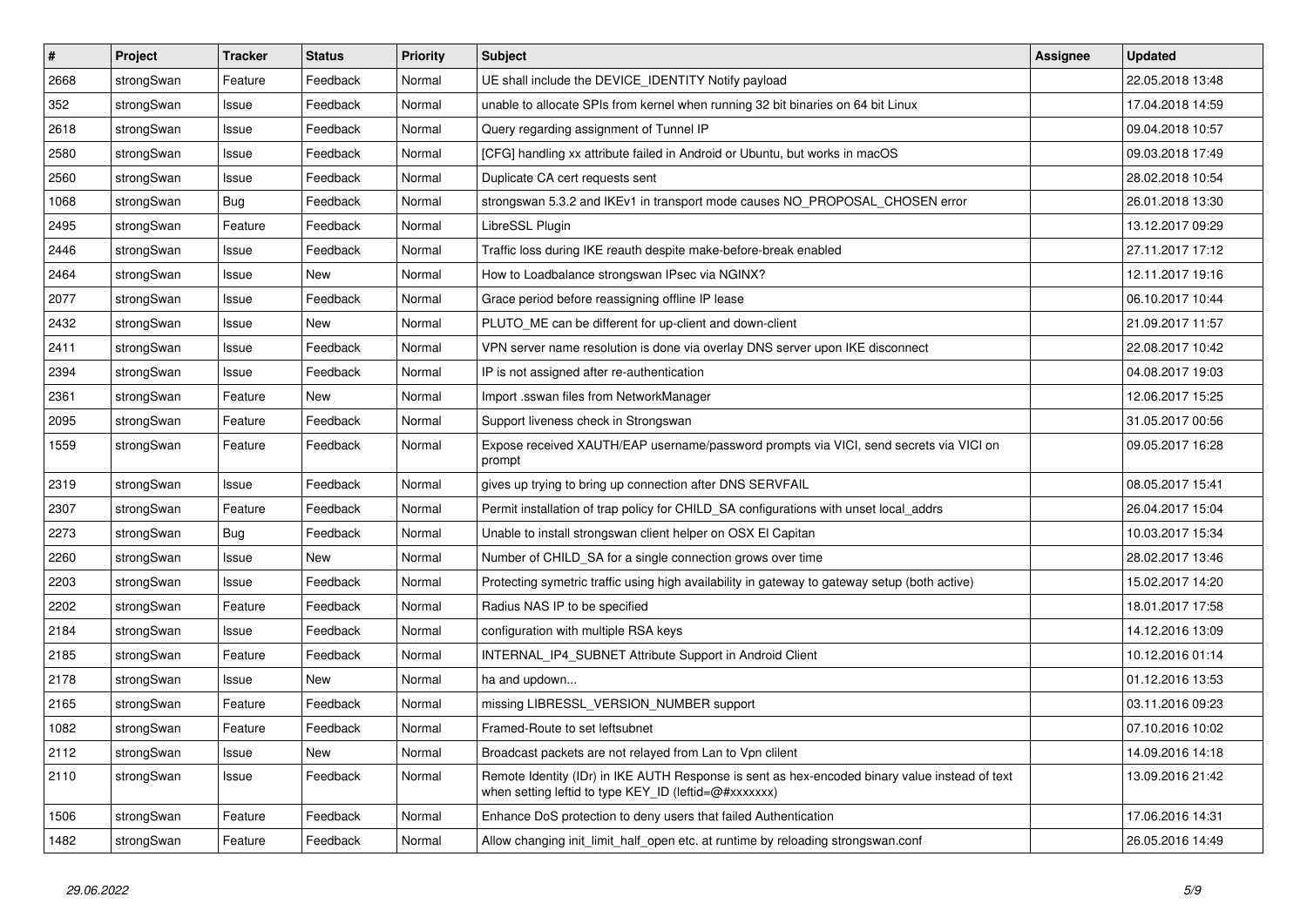| #    | Project    | <b>Tracker</b> | <b>Status</b> | <b>Priority</b> | <b>Subject</b>                                                                                          | <b>Assignee</b> | <b>Updated</b>   |
|------|------------|----------------|---------------|-----------------|---------------------------------------------------------------------------------------------------------|-----------------|------------------|
| 1456 | strongSwan | Issue          | Feedback      | Normal          | Missing Tunnel-Client-Endpoint & Tunnel-Server-Endpoint AVP in RADIUS Accounting Start/Stop<br>messages |                 | 11.05.2016 11:54 |
| 1422 | strongSwan | Issue          | Feedback      | Normal          | IKEv1: IKE_SA reauth vs. CHILD_SA rekey race prevents IKE_SA reauthentication in time                   |                 | 20.04.2016 15:06 |
| 1383 | strongSwan | Issue          | Feedback      | Normal          | How to limit the amount of the installed Child SAs                                                      |                 | 08.04.2016 11:20 |
| 1338 | strongSwan | Issue          | Feedback      | Normal          | problem with changing esp algorithm in strongswan                                                       |                 | 10.03.2016 18:23 |
| 1334 | strongSwan | Issue          | Feedback      | Normal          | Version 5.3.5, duplicated tunnel aftr IKE_SA rekeyed                                                    |                 | 10.03.2016 11:06 |
| 1289 | strongSwan | Issue          | <b>New</b>    | Normal          | HA plugin should sync last sent packet                                                                  |                 | 01.02.2016 13:59 |
| 1276 | strongSwan | Issue          | Feedback      | Normal          | Threading: ext-auth hook blocks any other connection attempt                                            |                 | 27.01.2016 12:28 |
| 1253 | strongSwan | Feature        | Feedback      | Normal          | Strongswan doesn't support CA bundles                                                                   |                 | 19.01.2016 11:23 |
| 1271 | strongSwan | Issue          | New           | Normal          | X.509 UTF-8 support                                                                                     |                 | 17.01.2016 14:39 |
| 930  | strongSwan | Feature        | <b>New</b>    | Normal          | Option to have non-sequential v6 roadwarrior addresses                                                  |                 | 12.01.2016 16:36 |
| 1251 | strongSwan | Feature        | New           | Normal          | FreeBSD HA                                                                                              |                 | 11.01.2016 22:01 |
| 1008 | strongSwan | Feature        | Feedback      | Normal          | FARP for IPv6                                                                                           |                 | 14.12.2015 20:59 |
| 162  | strongSwan | Feature        | Feedback      | Normal          | Submit ClusterIP patches mainline                                                                       |                 | 14.12.2015 20:43 |
| 1207 | strongSwan | Feature        | New           | Normal          | Add more than 2 hosts support to HA plugin and make it configurable                                     |                 | 08.12.2015 05:05 |
| 1157 | strongSwan | Issue          | Feedback      | Normal          | Message ID overflow RFC 5996 2.2                                                                        |                 | 12.10.2015 13:52 |
| 1000 | strongSwan | Feature        | Feedback      | Normal          | Raise ALERT TS MISMATCH in IKE V1                                                                       |                 | 09.09.2015 12:47 |
| 1081 | strongSwan | Feature        | New           | Normal          | Active/standby VPN Gateway Failover                                                                     |                 | 21.08.2015 22:01 |
| 1079 | strongSwan | Feature        | Feedback      | Normal          | Future Plans for firwall configuration equivalent under FreeBSD                                         |                 | 21.08.2015 15:58 |
| 973  | strongSwan | Issue          | New           | Normal          | IKEv2 dpd + auto=route + tunnel downtime cause additional CHILD_SAs                                     |                 | 29.05.2015 17:40 |
| 357  | strongSwan | Issue          | New           | Normal          | Lifetime in case of IKEv1                                                                               |                 | 18.05.2015 10:40 |
| 927  | strongSwan | Feature        | <b>New</b>    | Normal          | Charon: Implement route events and add an consumer in updown plugin                                     |                 | 11.04.2015 12:02 |
| 926  | strongSwan | Issue          | New           | Normal          | HA: resync errors when a node is joining a cluster                                                      |                 | 10.04.2015 15:05 |
| 923  | strongSwan | Issue          | New           | Normal          | MOBIKE not working on HA cluster                                                                        |                 | 09.04.2015 09:46 |
| 87   | strongSwan | Feature        | <b>New</b>    | Normal          | IPsec Multicast Support                                                                                 |                 | 19.12.2014 14:20 |
| 777  | strongSwan | Issue          | <b>New</b>    | Normal          | column length in attributes table of strongswan database is too short                                   |                 | 25.11.2014 20:46 |
| 766  | strongSwan | Feature        | New           | Normal          | Make retransmit settings tunable by connection                                                          |                 | 14.11.2014 10:02 |
| 746  | strongSwan | Feature        | New           | Normal          | Different radius server(s) for accounting                                                               |                 | 22.10.2014 12:23 |
| 730  | strongSwan | Issue          | New           | Normal          | NAT-NAT fallback                                                                                        |                 | 09.10.2014 12:40 |
| 702  | strongSwan | Issue          | New           | Normal          | ipsec route mode, Strongswan as responder may result collsion in INIT exchange. and ike                 |                 | 12.09.2014 16:34 |
| 697  | strongSwan | Issue          | New           | Normal          | HA: nodes fail to sync data because of UDP packet drops                                                 |                 | 09.09.2014 14:29 |
| 541  | strongSwan | Issue          | New           | Normal          | List of servers in client config (Failover)                                                             |                 | 13.08.2014 15:10 |
| 645  | strongSwan | Feature        | New           | Normal          | Support HeapAlloc() and friends in leak-detective                                                       |                 | 10.07.2014 15:12 |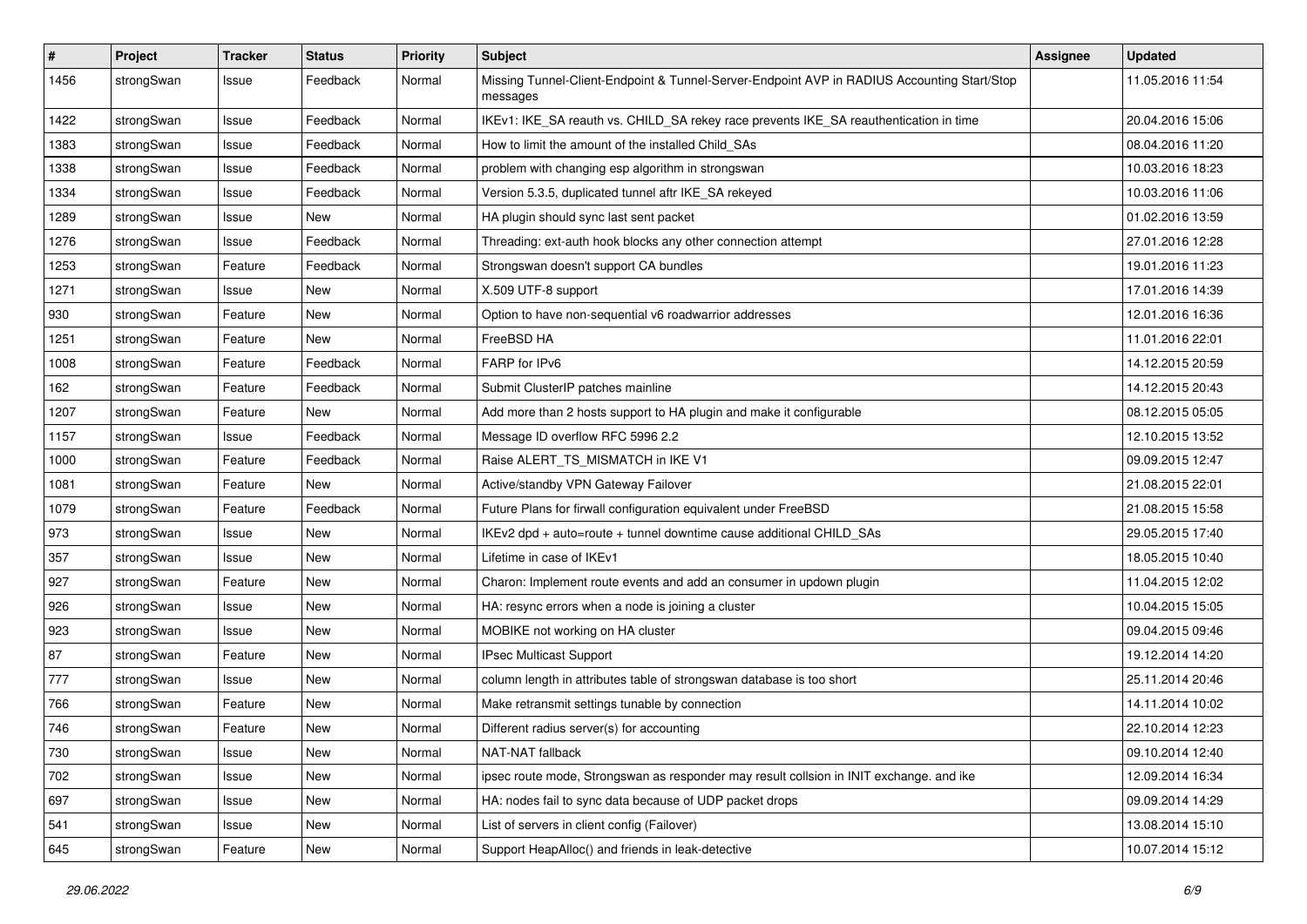| $\sharp$ | Project    | <b>Tracker</b> | <b>Status</b> | <b>Priority</b> | <b>Subject</b>                                                                                           | <b>Assignee</b>    | <b>Updated</b>   |
|----------|------------|----------------|---------------|-----------------|----------------------------------------------------------------------------------------------------------|--------------------|------------------|
| 644      | strongSwan | Feature        | New           | Normal          | Non-monolithic Windows build                                                                             |                    | 10.07.2014 15:12 |
| 643      | strongSwan | Feature        | <b>New</b>    | Normal          | CNG/Bcrypt native Windows crypto plugin                                                                  |                    | 10.07.2014 15:12 |
| 642      | strongSwan | Feature        | New           | Normal          | Windows Named Pipe stream and service                                                                    |                    | 10.07.2014 15:11 |
| 641      | strongSwan | Feature        | New           | Normal          | kernel-iph virtual IP support and IKE routing lookups ignoring IPsec routes                              |                    | 10.07.2014 15:11 |
| 640      | strongSwan | Feature        | <b>New</b>    | Normal          | Provide an init_once() abstraction layer                                                                 |                    | 10.07.2014 15:10 |
| 522      | strongSwan | Issue          | New           | Normal          | Mac OS X native application won't update network interface for DNS lookups                               |                    | 08.07.2014 10:23 |
| 628      | strongSwan | Issue          | <b>New</b>    | Normal          | Windows Phone 8.1 - Certificate Pattern Matching                                                         |                    | 30.06.2014 14:06 |
| 619      | strongSwan | Issue          | New           | Normal          | pki --issue should have an --out option                                                                  |                    | 15.06.2014 00:26 |
| 312      | strongSwan | Feature        | New           | Normal          | Feature Request: Option to limit or disable sending of ADDITIONAL_*_ADDRESS list for MOBIKE<br>Responder |                    | 13.03.2013 19:19 |
| 215      | strongSwan | Feature        | <b>New</b>    | Normal          | strongswan NetworkManager plugin: make the "normal" ipsec configuration usable                           |                    | 12.08.2012 04:47 |
| 3613     | strongSwan | Issue          | Feedback      | Low             | Load-test jobs scheduled after tunnels are terminated                                                    |                    | 28.10.2020 12:06 |
| 3457     | strongSwan | Feature        | New           | Low             | user-friendly pkcs11 certificate selection                                                               |                    | 22.05.2020 12:52 |
| 3456     | strongSwan | Feature        | New           | Low             | move to github/gitlab                                                                                    |                    | 22.05.2020 12:27 |
| 3276     | strongSwan | Feature        | Feedback      | Low             | N1_MODE_CAPABILITY                                                                                       |                    | 21.11.2019 16:49 |
| 3244     | strongSwan | Feature        | New           | Low             | eap-peap on android                                                                                      |                    | 04.11.2019 10:17 |
| 3041     | strongSwan | Issue          | Feedback      | Low             | fail2ban or equivalent                                                                                   |                    | 06.05.2019 09:07 |
| 2854     | strongSwan | Feature        | New           | Low             | Srongswan doesn't sending RADIUS Accounting-On/Off on start up / shutdown                                |                    | 10.12.2018 10:19 |
| 2823     | strongSwan | Feature        | Feedback      | Low             | Implementing VPN peer failover                                                                           |                    | 16.11.2018 10:25 |
| 2727     | strongSwan | Feature        | <b>New</b>    | Low             | single pair of selectors per CHILD_SA                                                                    |                    | 23.08.2018 12:08 |
| 2698     | strongSwan | Issue          | Feedback      | Low             | DSCP and kernel-libipsec                                                                                 |                    | 04.07.2018 15:01 |
| 2409     | strongSwan | Feature        | Feedback      | Low             | Android client status details                                                                            |                    | 18.08.2017 13:23 |
| 38       | strongSwan | Feature        | <b>New</b>    | Low             | OCSP in IKE payload, RFC4806                                                                             |                    | 19.12.2014 14:20 |
| 368      | strongSwan | Feature        | New           | Low             | Add support for UNITY_DEF_DOMAIN mode config and pass domain to resolvconf                               |                    | 27.07.2013 01:25 |
| 542      | strongSwan | Issue          | Feedback      | Normal          | Nesting tunnels                                                                                          | Andreas<br>Steffen | 07.03.2014 09:22 |
| 404      | strongSwan | Issue          | Feedback      | Normal          | TNC: Update HowTos and implement some compilation flag checking                                          | Andreas<br>Steffen | 10.09.2013 13:58 |
| 406      | strongSwan | Feature        | Feedback      | Low             | TNC: Speeding up the Attestation process                                                                 | Andreas<br>Steffen | 10.09.2013 14:00 |
| 2494     | strongSwan | Issue          | Feedback      | Normal          | Problems With 64bit Slot IDs With Pkcs11 Plugin                                                          | Jordan Hrycaj      | 12.12.2017 16:03 |
| 2493     | strongSwan | Issue          | Feedback      | Normal          | Pkcs11 Plugin Returns w/Bogus Return Code                                                                | Jordan Hrycaj      | 12.12.2017 15:58 |
| 960      | strongSwan | Feature        | Feedback      | Normal          | Raise ALERT_PROPOSAL_MISMATCH_IKE in IKE V1                                                              | Martin Willi       | 30.08.2017 09:05 |
| 1165     | strongSwan | Issue          | New           | Normal          | StrongSwan Virtual Ip problem                                                                            | Martin Willi       | 19.10.2015 23:59 |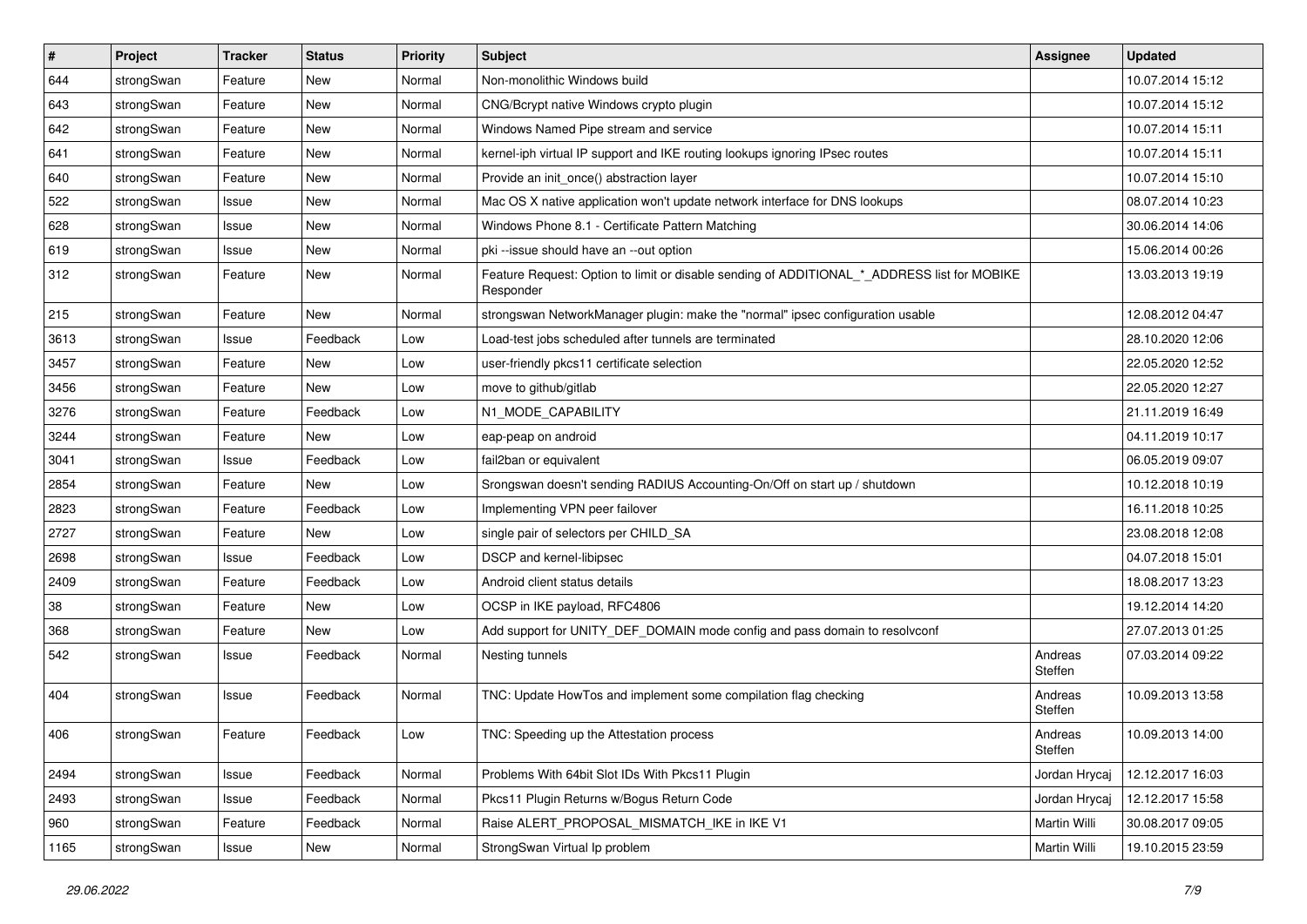| #    | Project    | Tracker    | <b>Status</b> | <b>Priority</b> | Subject                                                                     | <b>Assignee</b>          | <b>Updated</b>   |
|------|------------|------------|---------------|-----------------|-----------------------------------------------------------------------------|--------------------------|------------------|
| 456  | strongSwan | <b>Bug</b> | Feedback      | Normal          | StrongSwan client for OS X crashes                                          | Martin Willi             | 21.03.2014 12:16 |
| 129  | strongSwan | Feature    | Assigned      | Normal          | Relations between ike/child/peer_cfg                                        | Martin Willi             | 06.02.2012 10:50 |
| 3606 | strongSwan | Issue      | Feedback      | Normal          | Using ipsec tunnel from "foreign" subnet                                    | Noel Kuntze              | 26.10.2020 12:23 |
| 193  | strongSwan | Bug        | Assigned      | High            | Race condition between acquire jobs and Mobike update while switching WLANs | Tobias<br><b>Brunner</b> | 16.05.2012 12:18 |
| 3680 | strongSwan | Issue      | Feedback      | Normal          | How to unload a paritcular certificate from strongswan.                     | Tobias<br><b>Brunner</b> | 27.01.2021 09:28 |
| 3673 | strongSwan | Issue      | Feedback      | Normal          | IKEv2/IPSec MSCHAPv2 fails on Android 11 (API 30).                          | Tobias<br><b>Brunner</b> | 17.01.2021 07:25 |
| 3668 | strongSwan | Issue      | Feedback      | Normal          | Configuring the strongSwan Helm chart on openshift                          | Tobias<br><b>Brunner</b> | 07.01.2021 16:33 |
| 3665 | strongSwan | Issue      | Feedback      | Normal          | When there is data flow, the VPN tunnel will not automatically connect      | Tobias<br><b>Brunner</b> | 05.01.2021 16:26 |
| 3636 | strongSwan | Issue      | Feedback      | Normal          | Tor behind VPN                                                              | Tobias<br><b>Brunner</b> | 23.11.2020 14:09 |
| 3620 | strongSwan | Issue      | Feedback      | Normal          | L2TP/IPSEC ipsec.conf setting                                               | Tobias<br><b>Brunner</b> | 12.11.2020 10:14 |
| 3594 | strongSwan | Issue      | Feedback      | Normal          | How to see the traffic at ESP in UDP SPIs and forwarding rule               | Tobias<br>Brunner        | 15.10.2020 13:57 |
| 3584 | strongSwan | Issue      | Feedback      | Normal          | Separate ipsec.conf file per conn and separate ipsec.secrets file per conn  | Tobias<br><b>Brunner</b> | 30.09.2020 17:06 |
| 3560 | strongSwan | Issue      | Feedback      | Normal          | PSK tunnel working - Cert fails with fragmention errors                     | Tobias<br><b>Brunner</b> | 11.09.2020 14:15 |
| 3291 | strongSwan | Issue      | Feedback      | Normal          | IPSec IKEv2 Client to VPN service 2                                         | Tobias<br><b>Brunner</b> | 16.08.2020 12:58 |
| 2189 | strongSwan | Feature    | Assigned      | Normal          | Support RFC 8229: TCP Encapsulation of IKE and IPsec Packets                | Tobias<br><b>Brunner</b> | 05.06.2020 19:48 |
| 3341 | strongSwan | <b>Bug</b> | Feedback      | Normal          | Application Icon missing on firestick 4K                                    | Tobias<br><b>Brunner</b> | 20.02.2020 09:31 |
| 482  | strongSwan | Issue      | Feedback      | Normal          | NAT-NAT connection                                                          | Tobias<br><b>Brunner</b> | 09.10.2014 12:37 |
| 693  | strongSwan | Feature    | Feedback      | Normal          | Time policy for roadwarrior                                                 | Tobias<br><b>Brunner</b> | 02.09.2014 11:06 |
| 552  | strongSwan | Issue      | Feedback      | Normal          | move pki tool to ipsecdir                                                   | Tobias<br><b>Brunner</b> | 14.04.2014 13:52 |
| 268  | strongSwan | Feature    | Feedback      | Normal          | support for ssh keypairs in strongswan network-manager plugin               | Tobias<br><b>Brunner</b> | 19.02.2014 15:13 |
| 462  | strongSwan | Issue      | Feedback      | Normal          | strongswan android app can not use on android 4.4 OS                        | Tobias<br><b>Brunner</b> | 06.01.2014 13:07 |